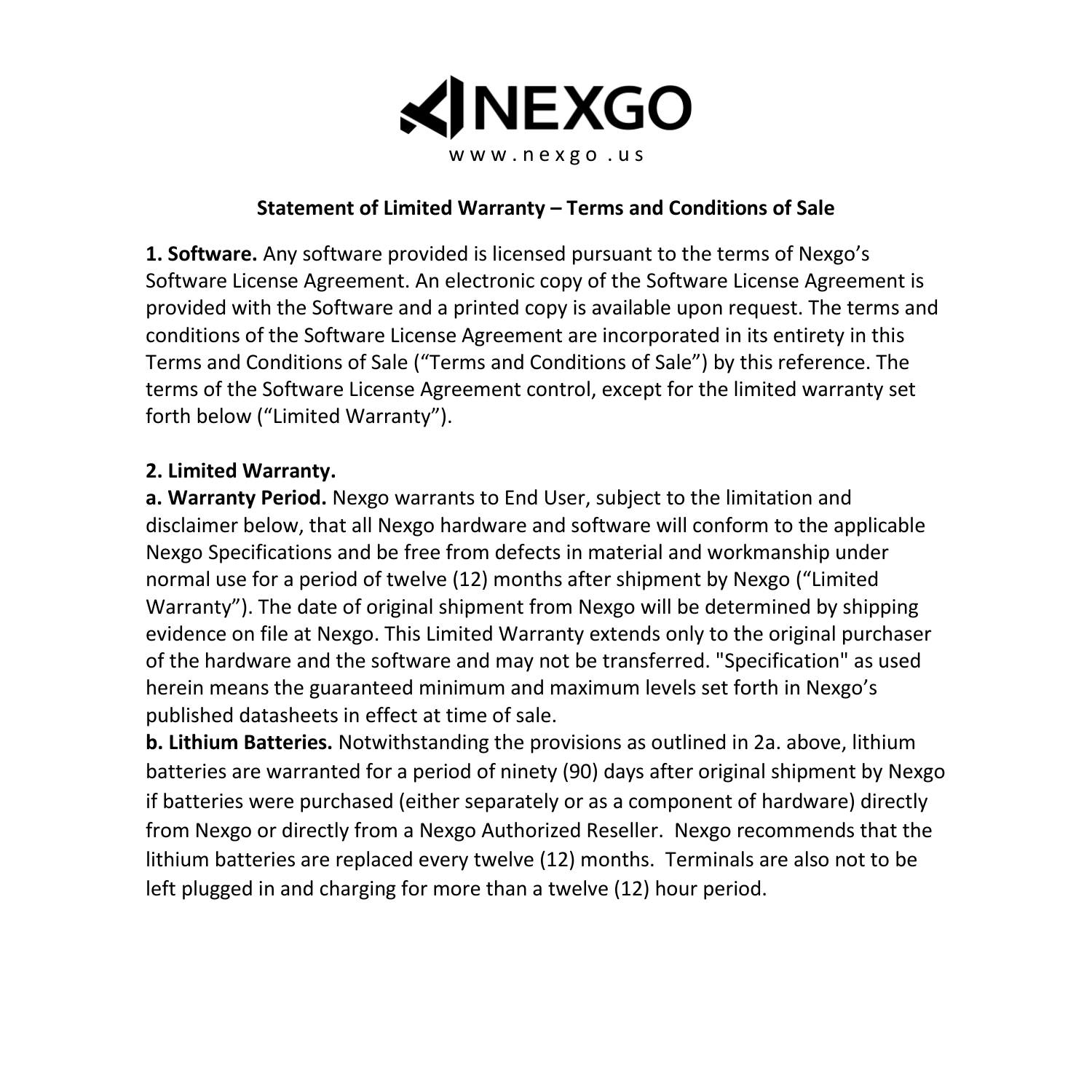**c. Accessories.** With the exception of Lithium Batteries as outlined in 2b. above, all accessories are not covered by this Limited Warranty.

**d. Limitation and Disclaimer Regarding Software.** Nexgo does not warrant or represent that the software is error free or that the software will operate without problems or disruptions. Additionally, due to the steady and ever-improving development of various attack and intrusion technologies, Nexgo does not warrant or represent that any networks, systems or software provided by Nexgo will be free of all possible methods of access, attack or intrusion.

**e. Hardware Warranty Remedy.** With the exception of Out of Box Failure (as defined in 2g. below), with respect to hardware, during the Limited Warranty period upon proper notice (as defined in 6 below) to Nexgo by End User and Nexgo's determination that the hardware is entitled to the Limited Warranty, Nexgo will, at its sole option, either:

(1) Repair and return the defective hardware, or

(2) Refund the original purchase price upon presentation of proof of purchase to Nexgo.

**f. Software Warranty Remedy.** With the exception of Out of Box Failure (as defined in 2g. below), with respect to software, during the Limited Warranty period upon proper notice (as defined in 6 below) to Nexgo by End User, Nexgo will, at its option, either: (1) Use reasonable commercial efforts to attempt to correct or provide workarounds for errors, or (2) Replace the software with functionally equivalent software.

**g. Out of Box Failure.** The Out of Box Failure Period is defined as follows: (i) Thirty (30) days from original shipment for hardware and/or software purchased directly from Nexgo by an End User or (ii) Ninety (90) days from original shipment by Nexgo to the Authorized Reseller, for hardware and/or software purchased directly from an Nexgo Authorized Reseller. If Nexgo determines returned hardware and/or software to be defective and within the Out of Box Failure Period, Nexgo will Replace the defective hardware with a new component, replace the software with functionally equivalent software, and will pay next-day freight and handling charges for both receipt of the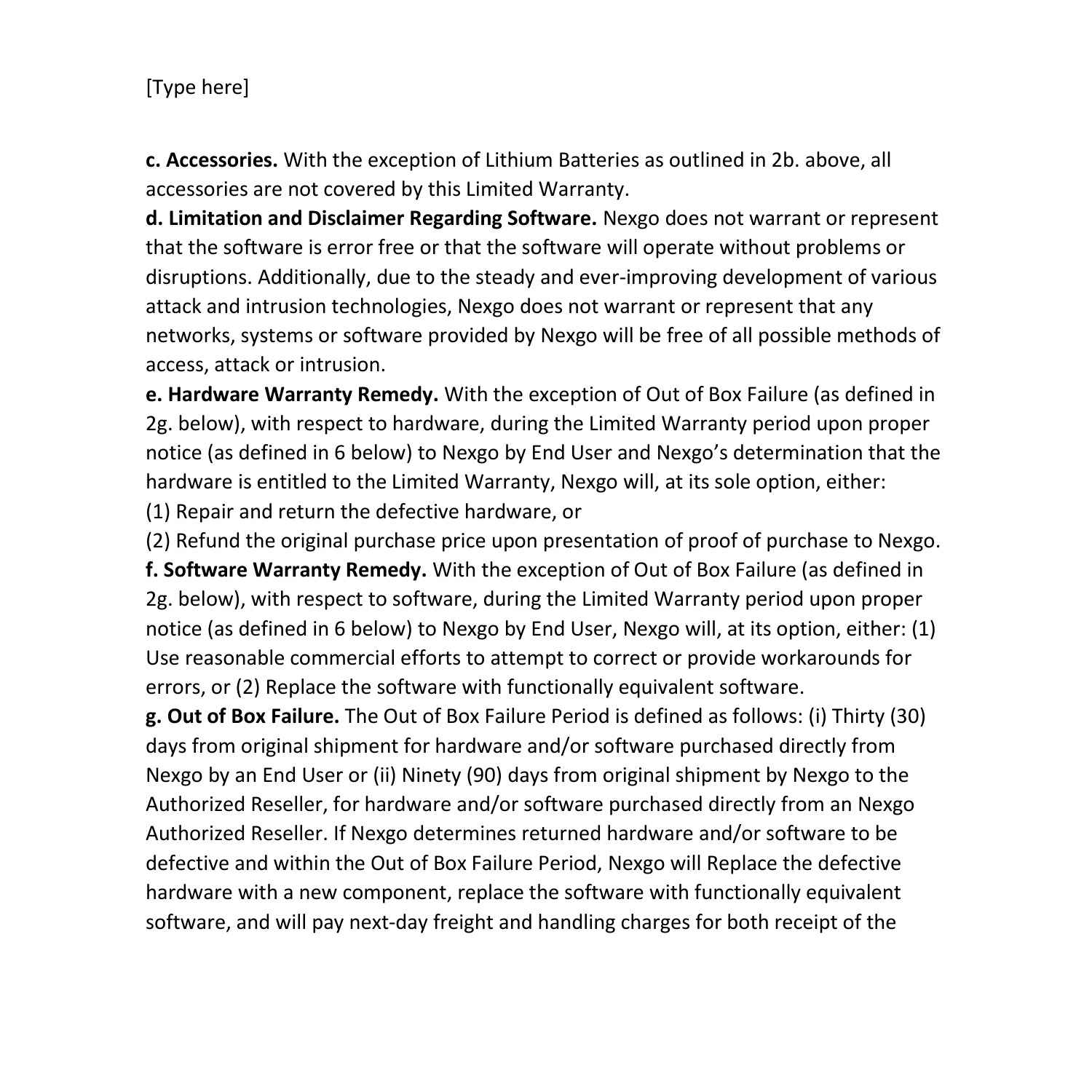damaged materials and return of the replacement materials to End User. Out of Box Failure replacement is voided if the hardware and/or software are found to be manipulated by End User as defined in 3a – f below.

# **3. Restrictions on Limited Warranty.** The Limited Warranty does not apply if software or hardware:

**a.** Is altered from its original specifications;

**b.** Is installed, configured, implemented or operated in any way that is contrary to its documentation;

**c.** Has damage resulting from negligence, accident, or environmental stress;

- **d.** Was subject to unauthorized repair or modification;
- **e.** Is non-compatible with other components used by Buyer; or

**f.** Is provided to Buyer for pre-production or evaluation purposes. Furthermore, Nexgo's obligation to honor the Limited Warranty is contingent upon Nexgo's receipt of payment in full for the hardware and software entitled to the limited warranty.

**4. General Warranty Disclaimer.** EXCEPT AS SPECIFIED IN THIS LIMITED WARRANTY, ALL EXPRESS OR IMPLIED CONDITIONS, REPRESENTATIONS, AND WARRANTIES (INCLUDING, WITHOUT LIMITATION, ANY IMPLIED WARRANTY OR CONDITION REGARDING MERCHANTABILITY, FITNESS FOR A PARTICULAR PURPOSE, NONINFRINGEMENT, TITLE, SATISFACTORY QUALITY OR ARISING FROM A COURSE OF DEALING, TRADE PRACTICE, USAGE, SAMPLE, MODEL, OR LAW), ARE EXCLUDED TO THE EXTENT ALLOWED BY APPLICABLE LAW. TO THE EXTENT AN IMPLIED WARRANTY CANNOT BE EXCLUDED, THAT WARRANTY IS LIMITED IN DURATION TO THE WARRANTY PERIOD MENTIONED ABOVE. BECAUSE SOME STATES, COUNTRIES OR JURISDICTIONS DO NOT ALLOW LIMITATIONS ON HOW LONG AN IMPLIED WARRANTY LASTS, THE ABOVE LIMITATION MAY NOT APPLY. THIS LIMITED WARRANTY GIVES YOU SPECIFIC LEGAL RIGHTS, AND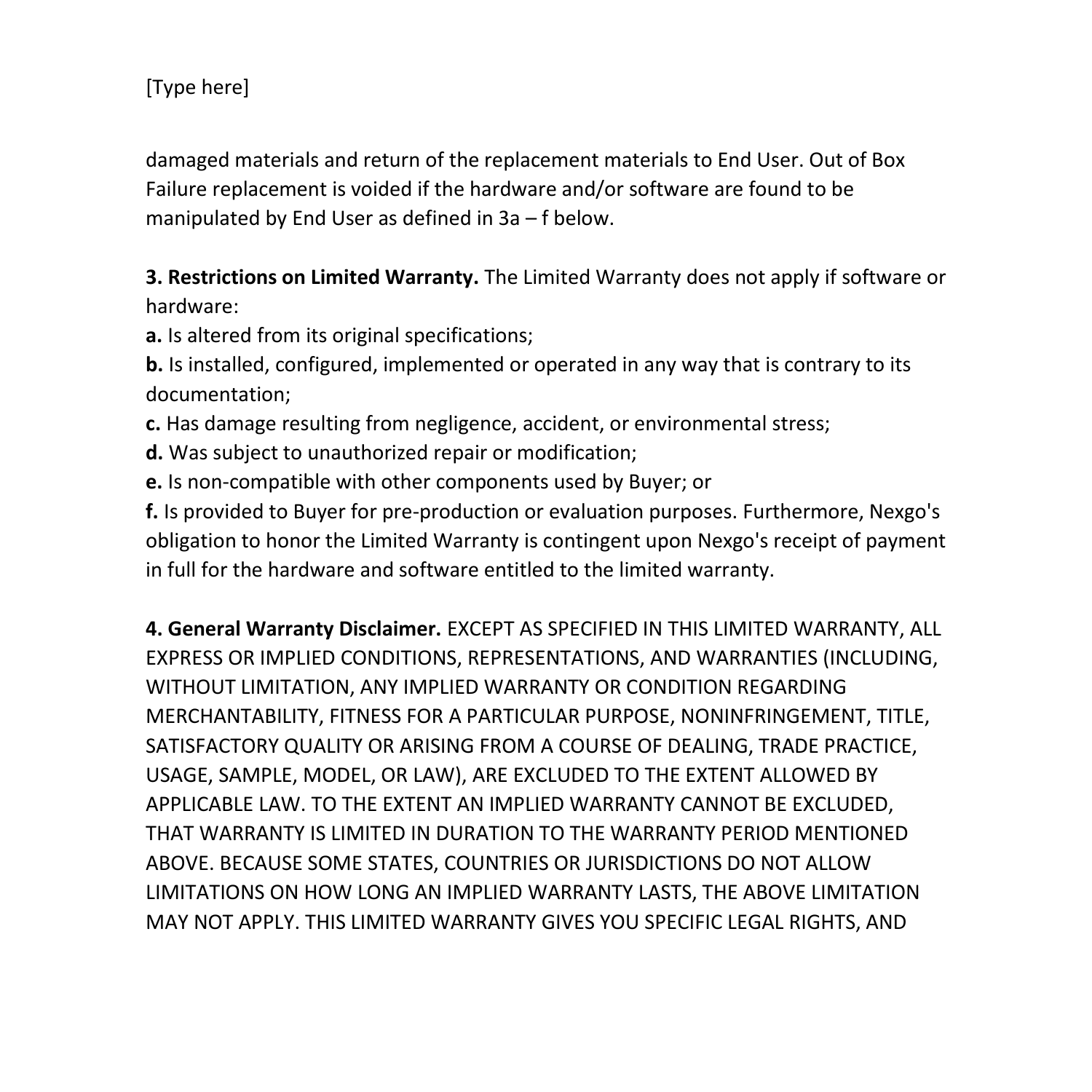YOU MAY ALSO HAVE OTHER RIGHTS, WHICH VARY FROM JURISDICTION TO JURISDICTION. THE LIMITED WARRANTY ABOVE IS THE SOLE REMEDY FOR ANY BREACH OF ANY WARRANTY WITH RESPECT TO THE HARDWARE AND SOFTWARE AND IS IN LIEU OF ANY AND ALL OTHER REMEDIES.

### **5. Limitation of Liabilities.**

**a. Damages.** IN NO EVENT SHALL NEXGO, ITS SUPPLIERS, OR ITS AUTHORIZED RESELLERS BE LIABLE TO CUSTOMER OR ANY THIRD PARTY FOR (A) ANY LOST REVENUE, PROFIT, OR DATA, OR (B) FOR SPECIAL, INDIRECT, CONSEQUENTIAL, INCIDENTAL, OR PUNITIVE DAMAGES REGARDLESS OF HOW THOSE DAMAGES WERE CAUSED. NOR WILL NEXGO, ITS SUPPLIERS, OR ITS AUTHORIZED RESELLERS BE LIABLE FOR ANY MONETARY OR PUNITIVE DAMAGES ARISING OUT OF THE USE OF, OR INABILITY TO USE NEXGO HARDWARE OR SOFTWARE. NEXGO'S LIABILITY SHALL NOT EXCEED THE PRICE PAID BY THE CUSTOMER FOR ANY HARDWARE OR SOFTWARE COVERED UNDER THE TERMS AND CONDITIONS OF THIS WARRANTY.

**b. Payment Obligations.** NEXGO'S OBLIGATION TO HONOR THE LIMITED WARRANTY IS CONTINGENT UPON NEXGO'S RECEIPT OF PAYMENT IN FULL FOR THE HARDWARE AND SOFTWARE ENTITLED TO THE LIMITED WARRANTY.

**c. Application.** THE LIMITATION OF LIABILITY AND RESTRICTION ON DAMAGES APPLY WHETHER IN CONTRACT, TORT, NEGLIGENCE, OR OTHERWISE, AND SHALL APPLY EVEN IF THE LIMITED WARRANTY FAILS OF ITS ESSENTIAL PURPOSE.

**6. Procedure for Return of Hardware or Software under Limited Warranty.** Where repair or replacement is required under the Limited Warranty, End User must: **a.** Contact Nexgo either by phone at 866.392.8326, option 4, or by email at rma@nexgo.us within three (3) days after discovery of defects or failure to meet Specifications;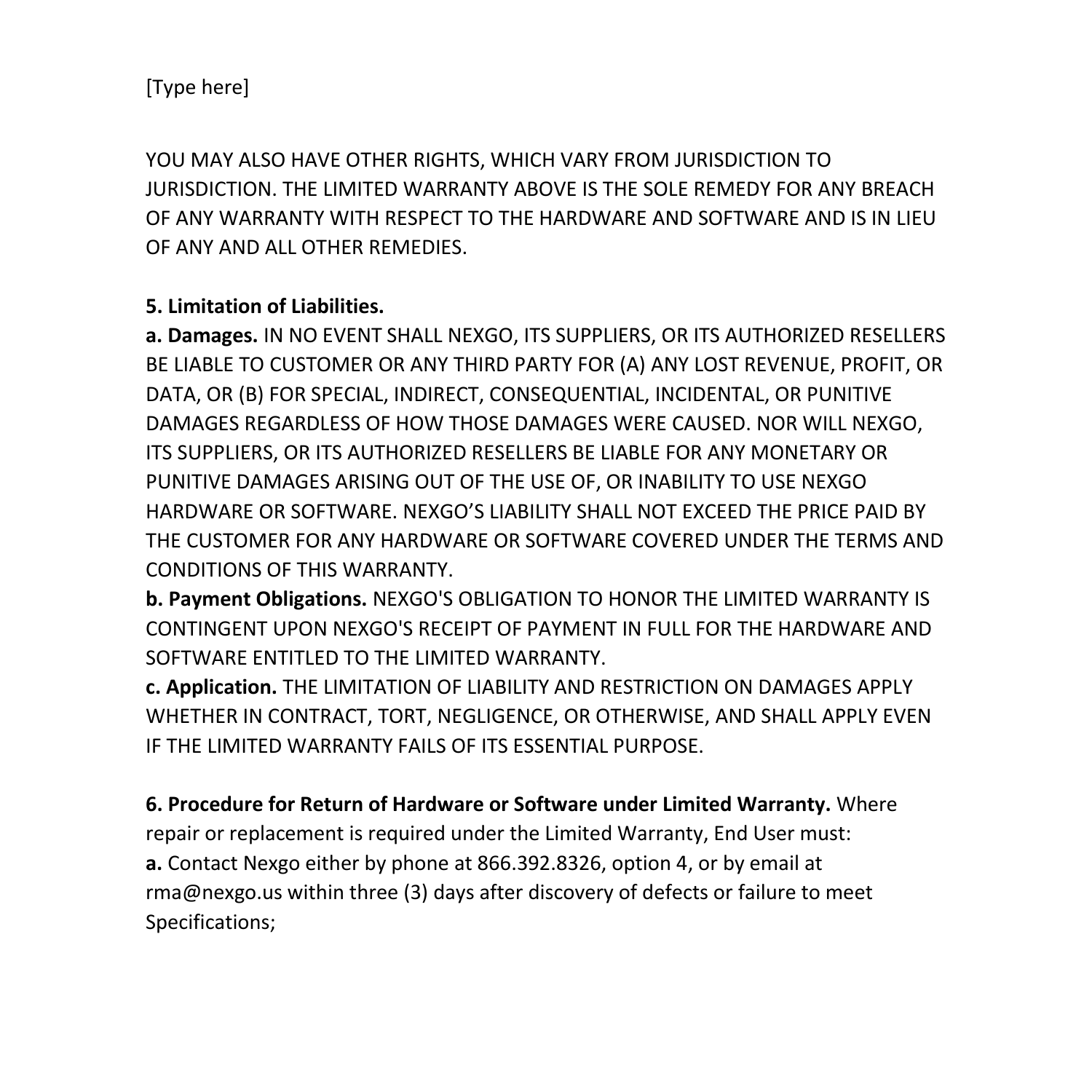**b.** Obtain a Return Materials Authorization number ("RMA Number") prior to returning any hardware and/or software;

**c.** Include the Nexgo RMA Number on all packaging;

**d.** And pay freight and handling charges for defective return to the address specified by Nexgo. The model, serial number and description of the problem are required to be recorded on the RMA. If any one or more of the foregoing conditions is not satisfied, Nexgo shall have no liability under this Limited Warranty whatsoever. Nexgo will ship repaired or replacement components within a commercially reasonable time after receipt of any hardware and/or software returned for the Limited Warranty purposes to the address provided by End User. Nexgo will pay ground shipping and handling charges for return of the repair or replacement materials to End User. Should End User require shipping via any other method (faster delivery or specific carrier), End User will pay all associated shipping charges.

**7. Hardware or Software Found to be Conforming to Specifications.** If upon evaluation by Nexgo, any hardware and/or software are found to be conforming to Specifications without adjustments, other than those described in the User's Manual, Nexgo will charge an evaluation fee and the freight and handling charges to return the equipment.

**8. Out of Scope Repairs.** If End User requires hardware and/or software repairs outside the scope of this Limited Warranty, Nexgo will provide an estimate of the cost for the repairs. Credit card payment for the repairs and shipping is required prior to the initiation of repairs by Nexgo.

### **9. Miscellaneous.**

**a.** Duty to Mitigate Damages. End User has an obligation to mitigate any damages related to integration of defective or nonconforming hardware or software.